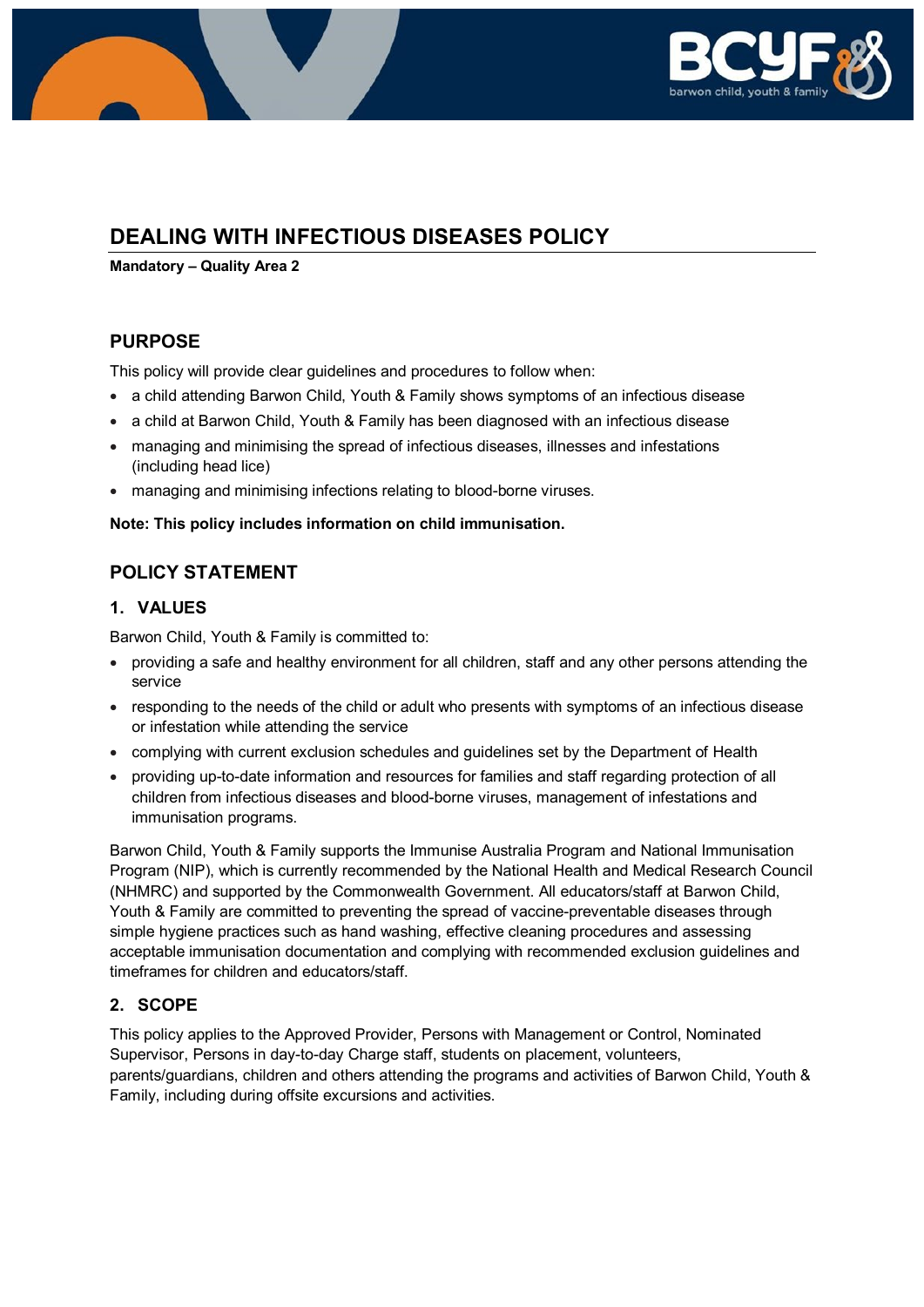## **3. BACKGROUND AND LEGISLATION**

### **Background**

Infectious diseases are common in children. Children are at a greater risk of exposure to infections in a children's service than at home due to the amount of time spent with a large number of other children. Infectious diseases are divided into four categories (A, B, C, D) on the basis of the method of notification and the information required. The Department of Health publishes the *Minimum Period of Exclusion from Primary Schools and Children's Services Centres for Infectious Diseases Cases and Contacts*, to assist in protecting the public by preventing, or containing, outbreaks of infectious conditions common in schools and other children's services and is regulated by the *Public Health and Wellbeing Regulations 2009*.

An approved service must take reasonable steps to prevent the spread of infectious diseases at the service, and ensure that the parent/guardian, authorised nominee or emergency contact of each child enrolled at the service is notified of the occurrence of an infectious disease as soon as possible. The service must have policies and procedures in place for dealing with infectious diseases (Regulation 88). The service has a duty of care to ensure that everyone attending the service is provided with a high level of protection during all hours that the service is in operation. Protection can include:

- notifying children, families and educators/staff when an excludable illness/disease is detected at the service
- complying with relevant health department exclusion guidelines
- increasing educator/staff awareness of cross-infection through physical contact with others.

The Victorian Government offers an immunisation program for children to assist in preventing the spread of infectious diseases.

Early childhood education and care services that are regulated under the *Education and Care Services National Law Act* 2010 have legislative responsibilities under the *Public Health and Wellbeing Act 2008* to only offer a confirmed place in their programs to children with acceptable immunisation documentation (refer to *Definitions)*.

### **Legislation and standards**

Relevant legislation and standards include but are not limited to:

- *Education and Care Services National Law Act 2010*
- *Education and Care Services National Regulations 2011*: Regulation 88
- *Family Assistance Legislation Amendment (Child Care Rebate) Act 2011*
- *Health Records Act 2001*
- *Information Privacy Act 2000* (Vic)
- *National Quality Standard*, Quality Area 2: Children's Health and Safety
- *National Quality Standard*, Quality Area 6: Collaborative Partnerships with Families and **Communities**
- *Occupational Health and Safety Act 2004*
- *Privacy Act 1988* (Cth)
- *Public Health and Wellbeing Act 2008*
- *Public Health and Wellbeing Amendment (No Jab, No Play) Regulations 2015 (Vic)*
- *Public Health and Wellbeing Regulations 2009*

### **4. DEFINITIONS**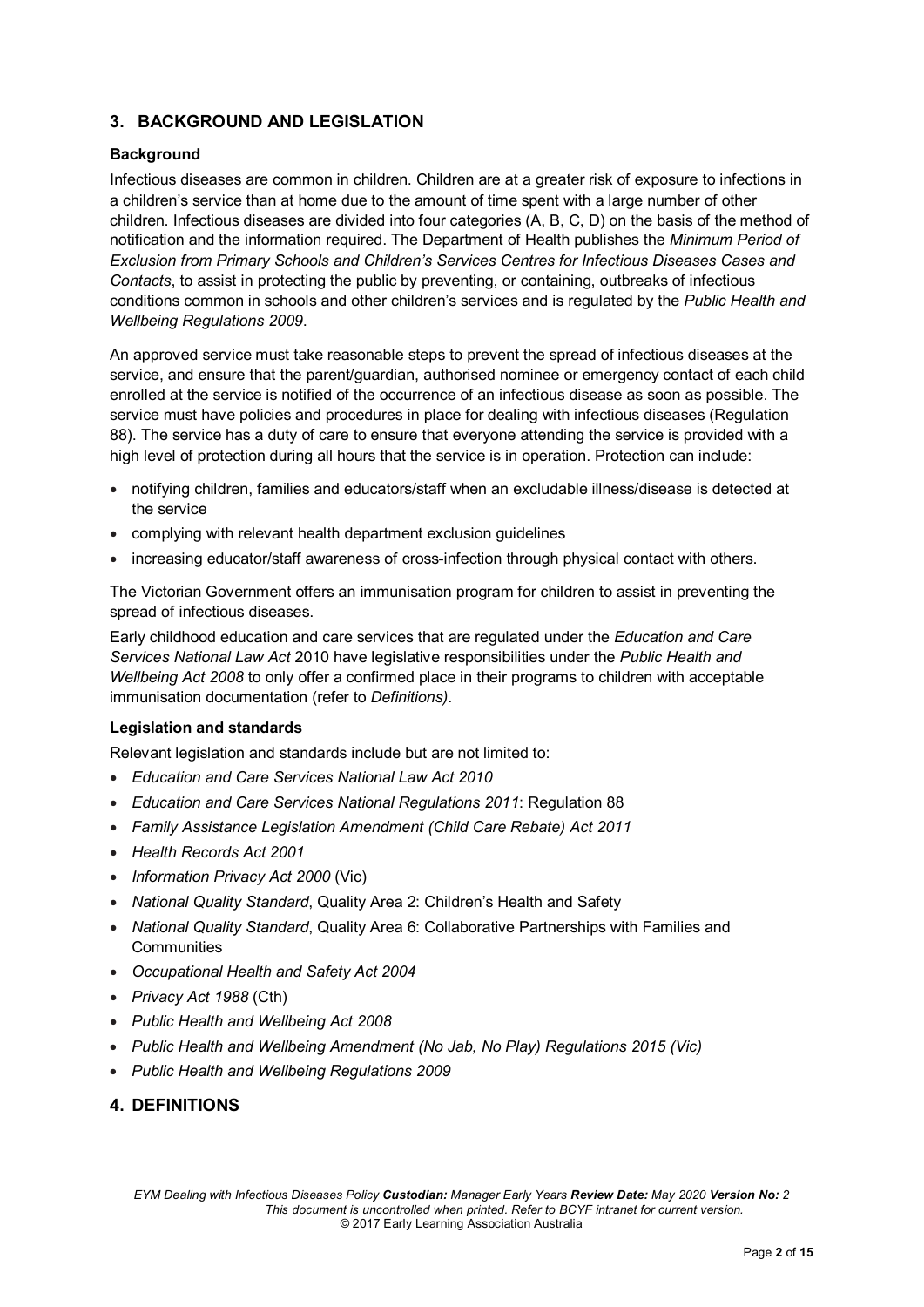The terms defined in this section relate specifically to this policy. For commonly used terms e.g. Approved Provider, Nominated Supervisor, Regulatory Authority etc. refer to the *General Definitions* section of this manual.

**Acceptable immunisation documentation:** documentation as defined by the *Immunisation Enrolment Toolkit for early childhood education and care services* as acceptable evidence that a child is fully vaccinated for their age, or is on a recognised catch-up schedule if their child has fallen behind their vaccinations; or has a medical reason not to be vaccinated; or has been assessed as being eligible for a 16 week grace period.

**Blood-borne virus (BBV):** A virus that is spread when blood from an infected person enters another person's bloodstream. Examples of blood-borne viruses include human immunodeficiency virus [\(HIV\)](http://en.wikipedia.org/wiki/HIV), [hepatitis B,](http://en.wikipedia.org/wiki/Hepatitis_B) [hepatitis C](http://en.wikipedia.org/wiki/Hepatitis_C) and [viral haemorrhagic fevers.](http://en.wikipedia.org/wiki/Viral_hemorrhagic_fever) Where basic hygiene, safety, infection control and first aid procedures are followed, the risks of contracting a blood-borne virus are negligible.

**Communicable Disease and Prevention Control Unit:** Responsibility for communication and advice in relation to infectious diseases on behalf of the Secretary of the Victorian Department of Health and Human Services. The unit must be contacted by telephone on 1300 651 160.

**Exclusion:** Inability to attend or participate in the program at the service.

**Illness:** Any sickness and/or associated symptoms that affect the child's normal participation in the program at the service.

**Infection:** The invasion and multiplication of micro-organisms in bodily tissue.

**Infestation:** The lodgement, development and reproduction of arthropods (such as head lice), either on the surface of the body of humans or animals, or in clothing.

**Infectious disease:**. An infectious disease designated by the Communicable Disease and Prevention Control Unit (refer to *Definitions)*, Victorian Department of Health and Human Services in Schedule 7 of the *Public Health and Wellbeing Regulations 2009,* the Minimum Period of Exclusion from Primary Schools and Children's Services Centres for Infectious Diseases Cases and Contacts.

**Medication:** Any substance, as defined in the *Therapeutic Goods Act 1989* (Cth), that is administered for the treatment of an illness or medical condition.

**Minimum exclusion period:** The period recommended by the Communicable Disease and Prevention Control Unit (see *Definitions*) Victorian Department of Health and Human Services for excluding any person from attending a children's service to prevent the spread of infectious diseases as specified in Schedule 7 of the *Public Health and Wellbeing Regulations 2009,* the Minimum Period of Exclusion from Primary Schools and Children's Services Centres for Infectious Diseases Cases and Contacts. The exclusion period table, published by the Department of Health and Human Services, can be accessed at [\(http://docs.health.vic.gov.au/docs/doc/Minimum-Period-of-Exclusion-from-](http://docs.health.vic.gov.au/docs/doc/Minimum-Period-of-Exclusion-from-Primary-Schools-and-Childrens-Services-Centres-for-Infectious-Diseases-Cases-and-Contacts)[Primary-Schools-and-Childrens-Services-Centres-for-Infectious-Diseases-Cases-and-Contacts\)](http://docs.health.vic.gov.au/docs/doc/Minimum-Period-of-Exclusion-from-Primary-Schools-and-Childrens-Services-Centres-for-Infectious-Diseases-Cases-and-Contacts).

**Pediculosis:** Infestation of head lice that is transmitted by having head-to-head contact with another person who has head lice. Pediculosis does not contribute to the spread of any infectious diseases, and outbreaks of this condition are common in schools and childcare facilities.

**Serious incident:** A serious incident (regulation 12) is defined as any of the following:

- the death of a child while being educated and cared for at the service or following an incident at the service
- any incident involving serious injury or trauma while the child is being educated and cared for, which
	- a reasonable person would consider required urgent medical attention from a registered medical practitioner; or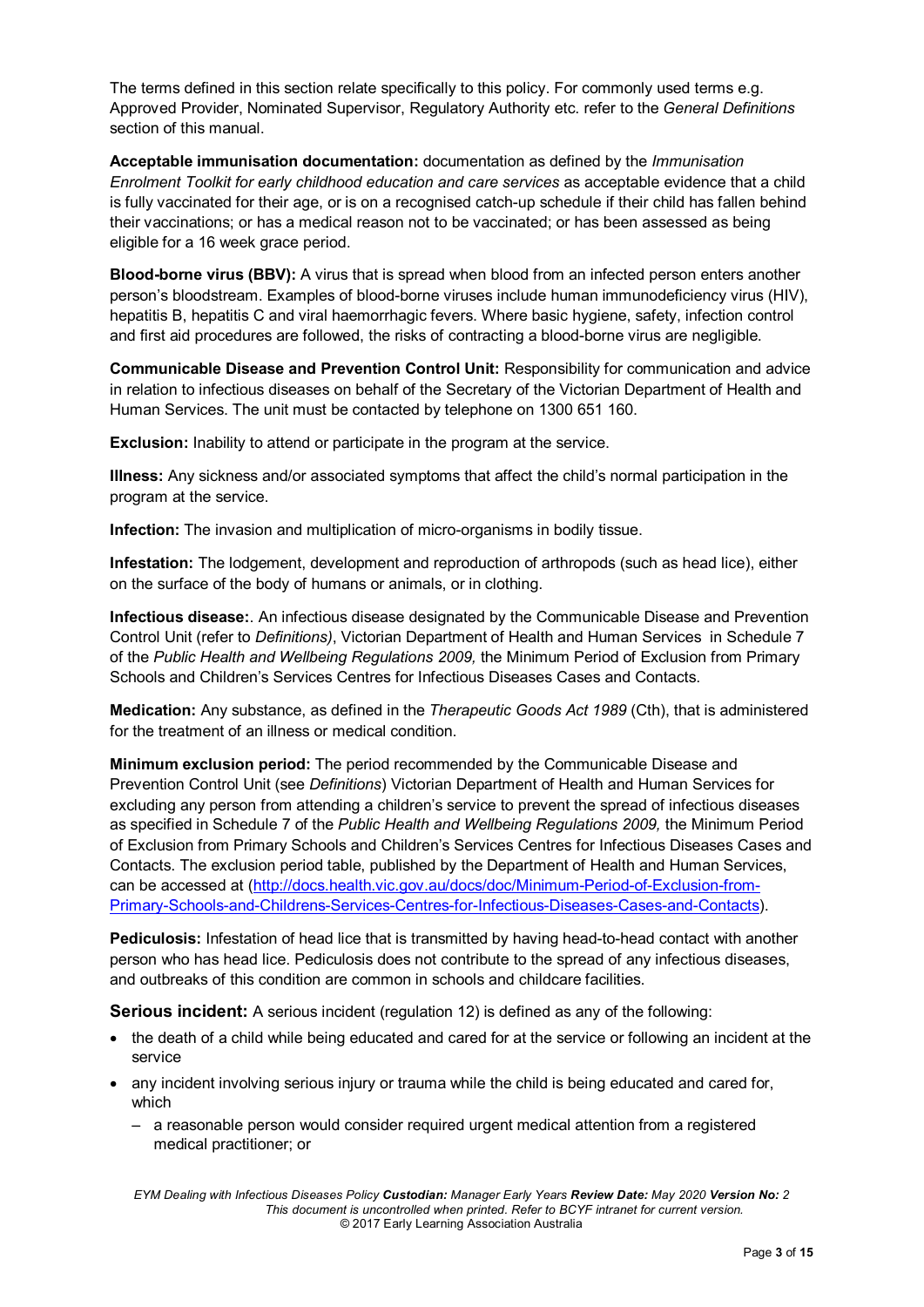- the child attended or ought reasonably to have attended a hospital e.g. a broken limb\*
- any incident involving serious illness of a child while that child is being educated and cared for by a service for which the child attended, or ought reasonably to have attended, a hospital e.g. severe asthma attack, seizure or anaphylaxis\*.
	- \*NOTE: In some cases (for example rural and remote locations) a General Practitioner conducts consultation from the hospital site. Only treatment related to serious injury or illness or trauma are required to be notified, not other health matters.
- any emergency for which emergency services attended. NOTE: This means an incident, situation or event where there is an imminent or severe risk to the health, safety or wellbeing of a person/s at an education and care service. It does not mean an incident where emergency services attended as a precaution.
- a child appears to be missing or cannot be accounted for at the service
- a child appears to have been taken or removed from the service in a manner that contravenes the National Regulations

• a child was mistakenly locked in or out of the service premises or any part of the premises. Examples of serious incidents include amputation (e.g. removal of fingers), anaphylactic reaction requiring hospitalisation, asthma requiring hospitalisation, broken bone/fractures, bronchiolitis, burns, diarrhoea requiring hospitalisation, epileptic seizures, head injuries, measles, meningococcal infection, sexual assault, witnessing violence or a frightening event.

If the approved provider is not aware that the incident was serious until sometime after the incident, they must notify the regulatory authority within 24 hours of becoming aware that the incident was serious.

Notifications of serious incidents should be made through the NQT IT System portal [\(http://www.acecqa.gov.au\)](http://www.acecqa.gov.au/). If this is not practicable, the notification can be made initially in whatever way is best in the circumstances.

## **5. SOURCES AND RELATED POLICIES**

### **Sources**

- Communicable Diseases Section, Public Health Group, Victorian Department of Human Services (2005) *The Blue Book: Guidelines for the control of infectious diseases.* Available at: [https://www2.health.vic.gov.au](https://www2.health.vic.gov.au/)
- Communicable Disease Prevention and Control Unit, Victorian Department of Health (2010) *A guide for the management and control of gastroenteritis outbreaks in children's centres*. Victorian Government, Melbourne: [https://www2.health.vic.gov.au](https://www2.health.vic.gov.au/)
- Immunise Australia Program, Department of Health: [www.immunise.health.gov.au](http://www.immunise.health.gov.au/)
- Department of Health, Victoria (2012) *Head lice management guidelines*: [https://www2.health.vic.gov.au](https://www2.health.vic.gov.au/)
- *Guide to the Education and Care Services National Law and the Education and Care Services National Regulations 2011*, ACECQA
- *Guide to the National Quality Standard*, ACECQA
- National Health and Medical Research Council (2013) *Staying Healthy: Preventing infectious*  diseases in early childhood education and care services (5<sup>th</sup> edition)[: https://www.nhmrc.gov.au](https://www.nhmrc.gov.au/)
- Information about immunisations, including immunisation schedule, Victorian Department of Health: [www.health.vic.gov.au/immunisation](http://www.health.vic.gov.au/immunisation)
- WorkSafe Victoria (2008) *First aid in the workplace compliance code:* <https://www.worksafe.vic.gov.au/>

### **Service policies**

- *Administration of First Aid Policy*
- *Administration of Medication Policy*
- *Dealing with Medical Conditions Policy*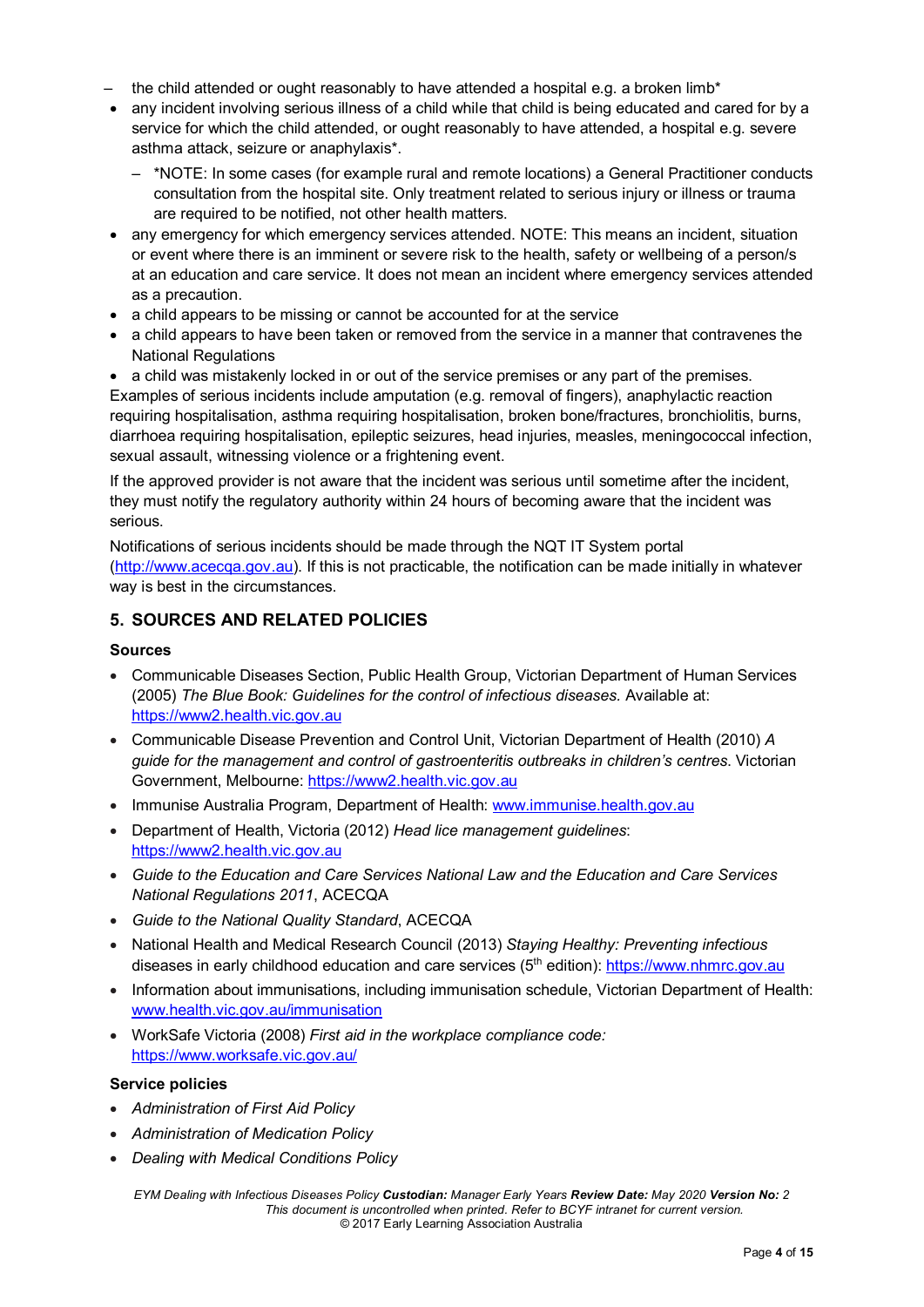- *Enrolment and Orientation Policy*
- *Hygiene Policy*
- *Incident, Injury, Trauma and Illness Policy*
- *Inclusion and Equity Policy*
- *Occupational Health and Safety Policy*
- *Privacy and Confidentiality Policy*

# **PROCEDURES**

### **The Approved Provider and Persons with Management or Control are responsible for:**

- ensuring that where there is an occurrence of an infectious disease at the service, reasonable steps are taken to prevent the spread of that infectious disease (Regulation 88(1))
- ensuring that where there is an occurrence of an infectious disease at the service, a parent/guardian or authorised emergency contact of each child at the service is notified of the occurrence as soon as is practicable (Regulation 88(2))
- ensuring that information from the Department of Health about the recommended minimum exclusion periods (refer to *Definitions*) is displayed at the service and is available to all stakeholders including staff, parents/guardians, students and volunteers
- contacting the parent/guardian and Communicable Disease Prevention and Control Unit (refer to *Definitions*) within 24 hours if on reasonable grounds, the Approved Provider believes that a child enrolled at the service is suffering from a vaccine-preventable disease being:
	- − Pertussis, or
	- − Poliomyelitis, or
	- − Measles, or
	- − Mumps, or
	- − Rubella, or
	- − Meningococcal C,

as required under Regulation 84(2) of the *Public Health and Wellbeing Regulations 2009* 

- ensuring that a child is excluded from the service in accordance with the recommended minimum exclusion periods (refer to *Definitions*) when informed that the child is infected with an infectious disease (refer to *Definitions*) or has been in contact with a person who is infected with an infectious disease (refer to *Definitions*) as required under Regulation 85(1) of the *Public Health and Wellbeing Regulations 2009*
- contacting the Communicable Disease Prevention and Control Unit (refer to Definitions) if there is an outbreak of three or more cases of respiratory illness at the service within a 72 hour period, and/or if there is an outbreak of two or more cases of gastrointestinal illness in a 48 hour period.
- ensuring children who are offered a confirmed place have acceptable immunisation documentation (refer to *Definitions*)
- ensuring when directed by the Secretary, that a child who is not immunised against a vaccinepreventable disease does not attend the service until the Communicable Disease Prevention and Control Unit (refer to *Definitions*) directs that such attendance can be resumed (Regulation 85(2) of the *Public Health and Wellbeing Regulations 2009*)
- notifying DET within 24 hours of a serious incident (refer to *Definitions*)
- supporting the Nominated Supervisor and the educators/staff at the service to implement the requirements of the recommended minimum exclusion periods
- ensuring information about immunisation legislation is displayed and is available to all stakeholders (refer to: [www.health.vic.gov.au/immunisation/factsheets/schedule-victoria.htm\)](http://www.health.vic.gov.au/immunisation/factsheets/schedule-victoria.htm)
- conducting a thorough inspection of the service on a regular basis, and consulting with educators/staff to assess any risks by identifying the hazards and potential sources of infection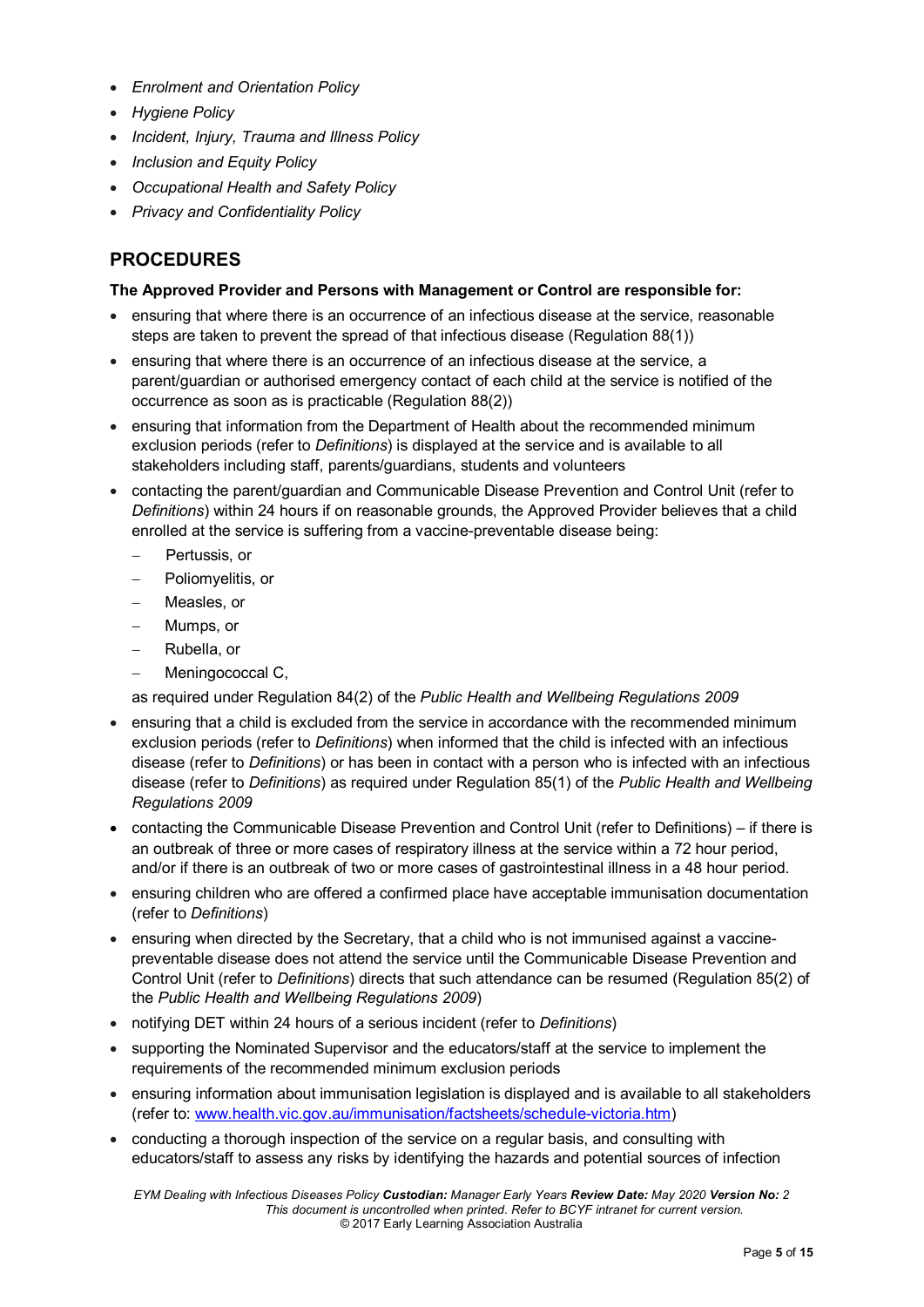- ensuring that the Nominated Supervisor, staff and everyone at the service adheres to the *Hygiene Policy* and the procedures for infection control relating to blood-borne viruses (refer to Attachment 4)
- ensuring that appropriate and current information and resources are provided to educators/staff and parents/guardians regarding the identification and management of infectious diseases, bloodborne viruses and infestations
- keeping informed about current legislation, information, research and best practice
- ensuring that any changes to the exclusion table or immunisation laws are communicated to educators/staff and parents/guardians in a timely manner.

### **The Nominated Supervisor and Persons in Day-to-Day Charge are responsible for:**

- ensuring that where there is an occurrence of an infectious disease at the service, reasonable steps are taken to prevent the spread of that infectious disease (Regulation 88(1))
- ensuring that where there is an occurrence of an infectious disease at the service, a parent/guardian or authorised emergency contact of each child at the service is notified of the occurrence as soon as is practicable (Regulation 88(2))
- ensuring that information from the Department of Health Services about the recommended minimum exclusion periods (refer to *Definitions*) is displayed at the service and is available to all stakeholders including staff, parents/guardians, students and volunteers
- contacting the parent/guardian and Communicable Disease Prevention and Control Unit (refer to *Definitions*) within 24 hours if on reasonable grounds, the Approved Provider believes that a child enrolled at the services is suffering from a vaccine-preventable disease being:
	- − Pertussis, or
	- − Poliomyelitis, or
	- − Measles, or
	- − Mumps, or
	- − Rubella, or
	- − Meningococcal C,

### as required under Regulation 84(2) of the *Public Health and Wellbeing Regulations 2009*

- ensuring that a child is excluded from the service in accordance with the recommended minimum exclusion periods (refer to *Definitions*) when informed that the child is infected with an infectious disease (refer to *Definitions*) or has been in contact with a person who is infected with an infectious disease (refer to *Definitions*) as required under Regulation 85(1) of the *Public Health and Wellbeing Regulations 2009*
- contacting the Communicable Disease Prevention and Control Unit (refer to Definitions) if there is an outbreak of three or more cases of respiratory illness at the service within a 72 hour period, and/or if there is an outbreak of two or more cases of gastrointestinal illness in a 48 hour period.
- ensuring that a minimum of one educator with current approved first aid qualifications is in attendance and immediately available at all times the service is in operation (refer to *Administration of First Aid Policy*). (As a demonstration of duty of care and best practice, ELAA recommends that **all educators** have current approved first aid qualifications and anaphylaxis management training and asthma management training.)
- establishing good hygiene and infection control procedures, and ensuring that they are adhered to by everyone at the service (refer to *Hygiene Policy* and Attachment 4 – Procedures for infection control relating to blood-borne viruses)
- ensuring the exclusion requirements for infectious diseases are adhered to as per the recommended minimum exclusion periods (refer to *Definitions*), notifying the Approved Provider and parents/guardians of any outbreak of infectious disease at the service, and displaying this information in a prominent position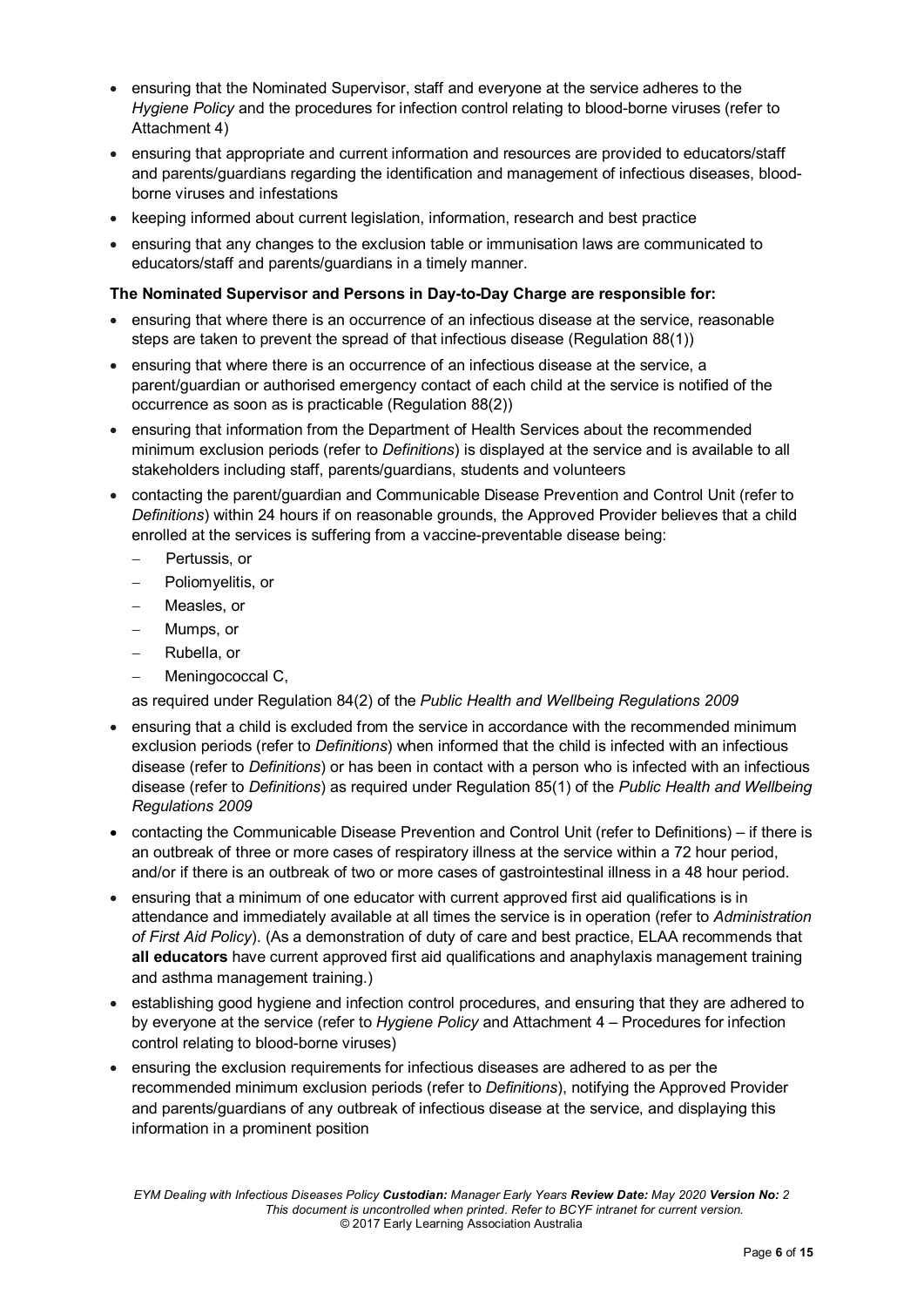- contacting the advising parents/guardians on enrolment that the recommended minimum exclusion periods will be observed in regard to the outbreak of any infectious diseases or infestations (refer to: [http://docs.health.vic.gov.au/docs/doc/Minimum-Period-of-Exclusion-from-Primary-Schools-and-](http://docs.health.vic.gov.au/docs/doc/Minimum-Period-of-Exclusion-from-Primary-Schools-and-Childrens-Services-Centres-for-Infectious-Diseases-Cases-and-Contacts)[Childrens-Services-Centres-for-Infectious-Diseases-Cases-and-Contacts\)](http://docs.health.vic.gov.au/docs/doc/Minimum-Period-of-Exclusion-from-Primary-Schools-and-Childrens-Services-Centres-for-Infectious-Diseases-Cases-and-Contacts)
- advising the parents/guardians of a child who is not fully immunised on enrolment that they will be required to keep their child at home when an infectious disease is diagnosed at the service, and until there are no more occurrences of that disease and the exclusion period has ceased
- requesting that parents/guardians notify the service if their child has, or is suspected of having, an infectious disease or infestation
- providing information and resources to parents/guardians to assist in the identification and management of infectious diseases and infestations
- ensuring all families have completed a *Consent form to conduct head lice inspections* (Attachment 1) on enrolment
- conducting regular head lice inspections, at least once per term and whenever an infestation is suspected, which involves visually checking children's hair and notifying the Approved Provider and parents/guardians of the child if an infestation of head lice is suspected
- providing a *Head lice action form* (Attachment 2) to the parents/guardians of a child suspected of having head lice
- providing a head lice notification letter (Attachment 3) to all parents/guardians when an infestation of head lice has been detected at the service
- maintaining confidentiality at all times (refer to *Privacy and Confidentiality Policy*).

### **All other educators are responsible for:**

- encouraging parents/guardians to notify the service if their child has an infectious disease or infestation
- observing signs and symptoms of children who may appear unwell, and informing the Nominated **Supervisor**
- providing access to information and resources for parents/guardians to assist in the identification and management of infectious diseases and infestations
- monitoring that all parents/guardians have completed a *Consent form to conduct head lice inspections* (Attachment 1) on enrolment
- monitoring any symptoms in children that may indicate the presence of an infectious disease and taking appropriate measures to minimise cross-infection
- complying with the *Hygiene Policy* of the service and the procedures for infection control relating to blood-borne viruses (refer to Attachment 4)
- maintaining confidentiality at all times (refer to *Privacy and Confidentiality Policy*).

### **Parents/guardians are responsible for:**

- keeping their child/ren at home if they are unwell or have an excludable infectious disease (refer to *Definitions*)
- informing the Approved Provider, Nominated Supervisor or Persons in Day-to-Day Charge as soon as practicable if their child has an infectious disease (refer to *Definitions)* or has been in contact with a person who has an infectious disease (Regulation 84(1) of the *Public Health and Wellbeing Regulations 2009*) and providing acceptable immunisation documentation for their child
- complying with the recommended minimum exclusion periods (refer to *Definitions*) or as directed by the Approved Provider or Nominated Supervisor in consultation with the Communicable Disease Prevention and Control Unit (refer to *Definitions*)
- where a child is on an immunisation catch-up schedule, ensuring that the child's immunisations are updated in line with the schedule and providing acceptable immunisation documentation to the service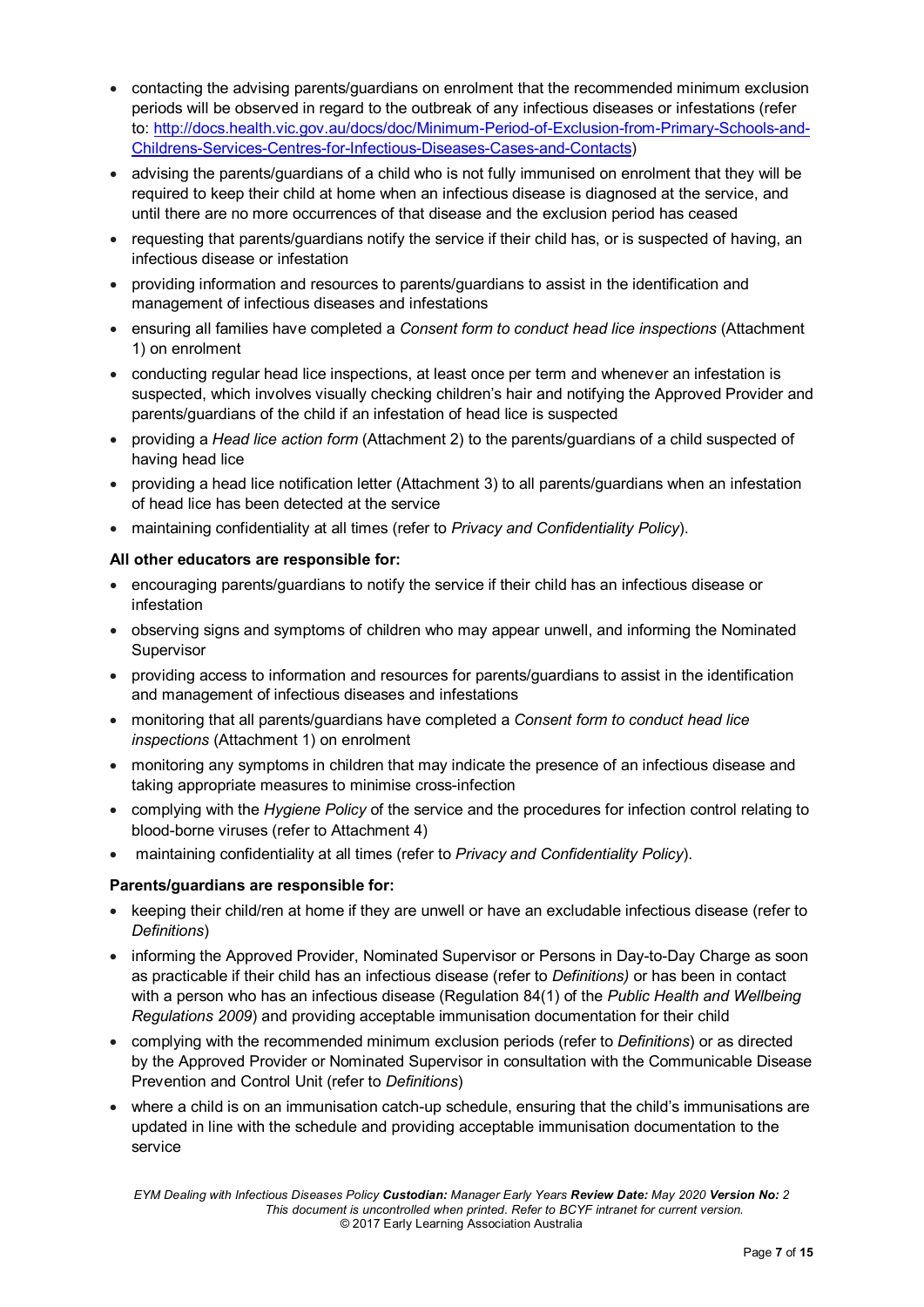- regularly checking their child's hair for head lice or lice eggs, regularly inspecting all household members, and treating any infestations as necessary
- notifying the service if head lice or lice eggs have been found in their child's hair and when treatment was commenced
- complying with the *Hygiene Policy* and the procedures for infection control relating to blood-borne viruses (refer to Attachment 4) when in attendance at the service.

### **Volunteers and students, while at the service, are responsible for following this policy and its procedures.**

# **EVALUATION**

In order to assess whether the values and purposes of the policy have been achieved, the Approved Provider will:

- regularly seek feedback from educators, staff, parents/guardians, children, management and all affected by the policy regarding its effectiveness
- monitor the implementation, compliance, complaints and incidents in relation to this policy
- ensure that all information related to infectious diseases on display and supplied to parents/guardians is current
- keep the policy up to date with current legislation, research, policy and best practice
- revise the policy and procedures as part of the service's policy review cycle, or as required
- notify parents/guardians at least 14 days before making any change to this policy or its procedures, unless a lesser period is necessary because of a risk.

## **ATTACHMENTS**

- Attachment 1: Consent form to conduct head lice inspections
- Attachment 2: Head lice action form
- Attachment 3: Head lice notification letter
- Attachment 4: Procedures for infection control relating to blood-borne viruses

# **AUTHORISATION/DOCUMENT HISTORY**

This policy was initially adopted by the Approved Provider of Glastonbury Community Services (now Barwon, Child Youth & Family) education and care services on 7 October 2013.

| <b>Version</b><br><b>Number</b> | <b>Approval Date</b>               | <b>Approved By</b>                                     | <b>Brief Description</b>                                                      |
|---------------------------------|------------------------------------|--------------------------------------------------------|-------------------------------------------------------------------------------|
| V1                              | April 2016                         | Executive<br><b>Director Client</b><br>Services        | Glastonbury Community Services policy reviewed and<br>reformatted under BCYF. |
| V2                              | May 2018                           | Executive<br><b>Director Client</b><br><b>Services</b> | Policy reviewed against the National Quality Framework                        |
| <b>Author</b>                   | Manager Early Years                |                                                        |                                                                               |
| <b>Reviewer</b>                 | Executive Director Client Services |                                                        |                                                                               |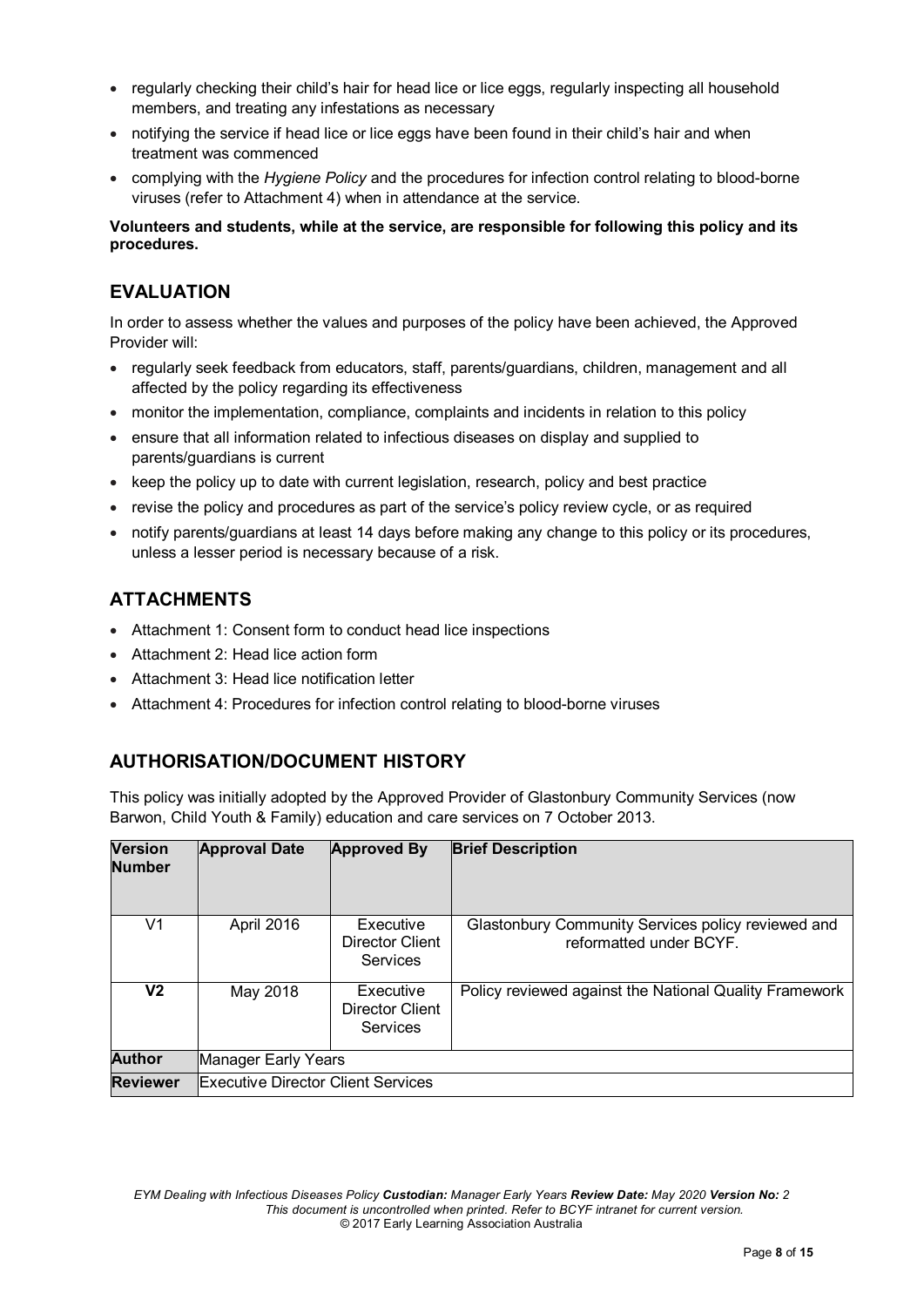# **REVIEW DATE: MAY 2020**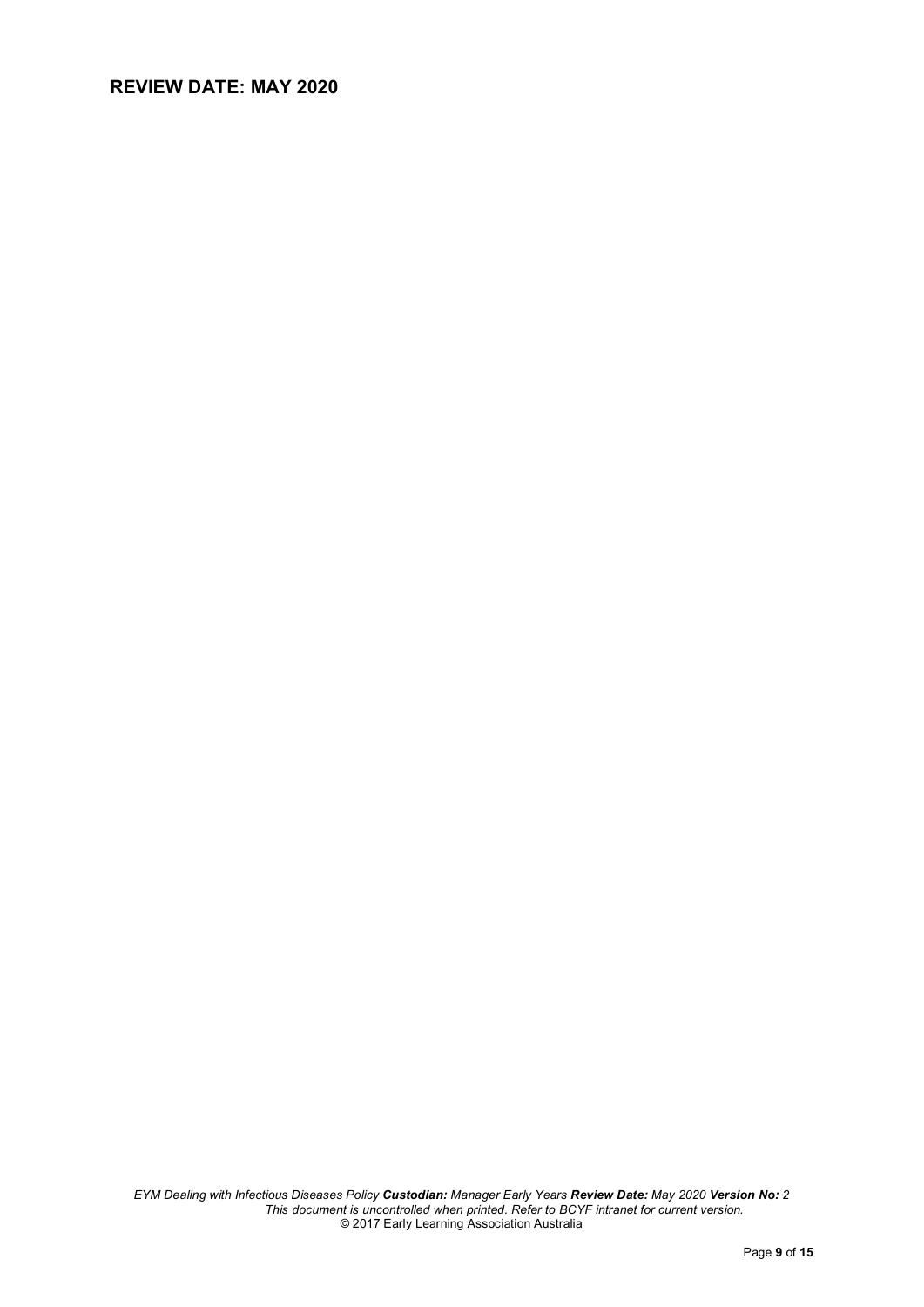# **ATTACHMENT 1**  $\blacksquare$ **Consent form to conduct head lice inspections**

Dear parents/guardians,

Barwon Child, Youth & Family is aware that head lice infestation can be a sensitive issue, and is committed to maintaining children's confidentiality and avoiding stigmatisation at all times. However, management of head lice infestation is most effective when all children and their families actively support our policy and participate in our screening program.

All inspections will be conducted in a culturally-appropriate and sensitive manner, and information about why the inspections are conducted and the benefits of preventing infestations will be explained to children prior to conducting the inspections.

Only the Nominated Supervisor or an external person approved by the service, such as a nurse employed by the local council, will be permitted to carry out inspections on children at the service. Each child's hair will be inspected for the presence of head lice or lice eggs.

Where live head lice are found, Barwon Child, Youth & Family will notify the parents/guardians when the child is collected from the service and will provide them with relevant information about the treatment of head lice. Other families will be provided with a notice to inform them that head lice has been detected in the group and to encourage them to be vigilant and carry out regular inspections of their own child.

Please note that while head lice do not spread disease, they are included in the *Minimum Period of Exclusion from Primary Schools and Children's Services Centres for Infectious Diseases Cases and Contacts* published by the Department of Health which defines the minimum period of exclusion from a children's service for children with infectious diseases. According to this table, where a child has head lice, that child must be excluded until the day after appropriate treatment has commenced.

|                                                                                                                                                                                                                                      | Group: ________________________ |
|--------------------------------------------------------------------------------------------------------------------------------------------------------------------------------------------------------------------------------------|---------------------------------|
|                                                                                                                                                                                                                                      |                                 |
| I hereby give my consent for Barwon Child, Youth & Family, or a person approved by Barwon Child,<br>Youth & Family, to inspect my child's head once per term or when an infestation of head lice is<br>suspected in the service.     |                                 |
|                                                                                                                                                                                                                                      |                                 |
|                                                                                                                                                                                                                                      |                                 |
| I do not give consent for my child's head to be inspected. I request that staff contact me when an<br>infestation of head lice is suspected at the service, and I agree to come to the service to complete the<br>inspection myself. |                                 |
|                                                                                                                                                                                                                                      |                                 |
|                                                                                                                                                                                                                                      |                                 |
|                                                                                                                                                                                                                                      |                                 |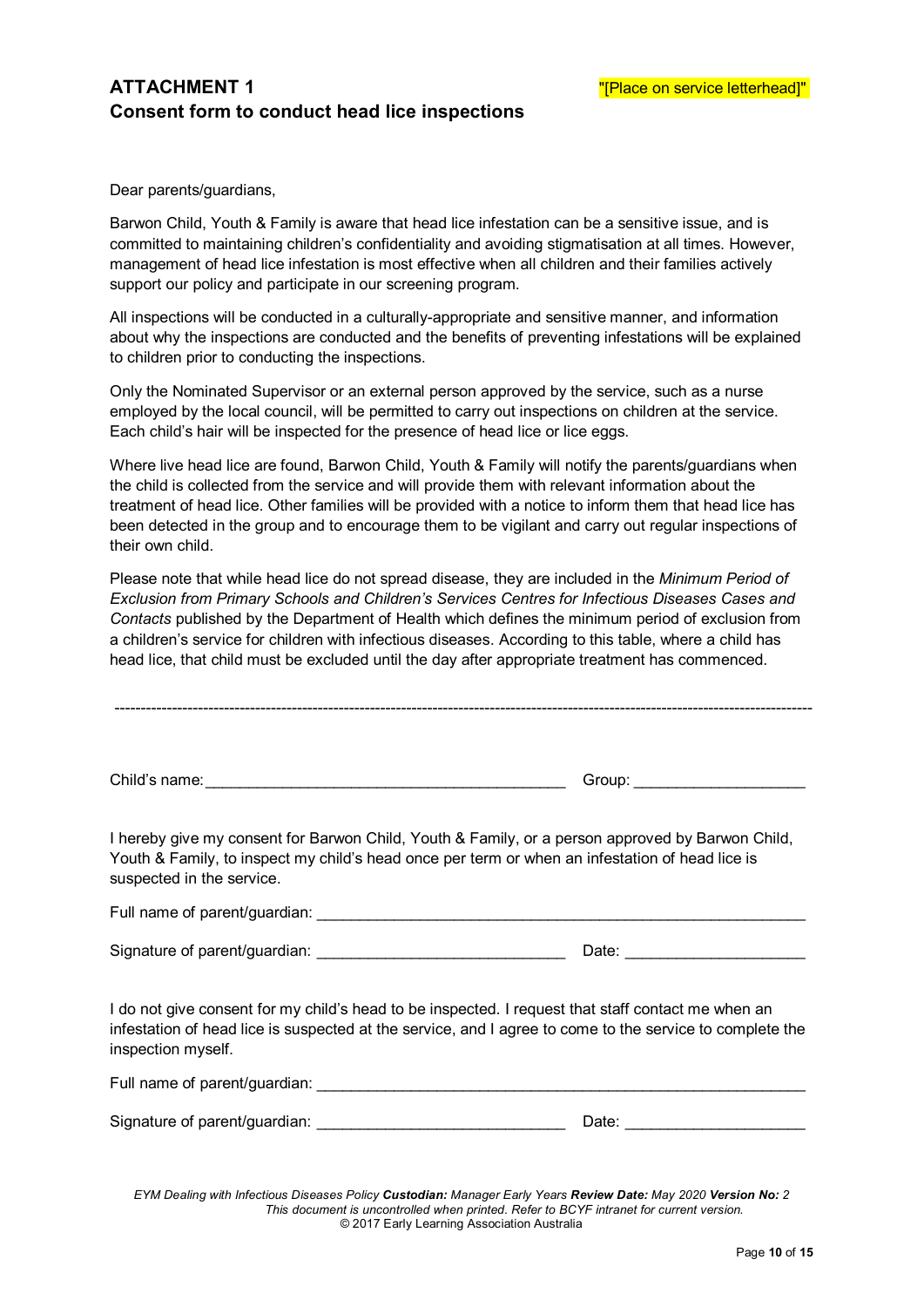Dear parents/guardians,

We have detected head lice or lice eggs on your child and it is very important for you to treat your child as soon as possible, using safe treatment practices. Please read the attached pamphlet *Treating and controlling head lice* from the Department of Health. This contains guidelines regarding detecting and treating head lice and lice eggs.

Please note that while head lice do not spread disease, they are included in the *Minimum Period of Exclusion from Primary Schools and Children's Services Centres for Infectious Diseases Cases and Contacts* published by the Department of Health which defines the minimum period of exclusion from a children's service for children with infectious diseases. According to this table, where a child has head lice, that child must be excluded until the day after appropriate treatment has commenced.

Please keep your child at home until appropriate treatment has commenced and use the form provided below to notify Barwon Child, Youth & Family, when your child returns to the service, of the action taken by you to treat the head lice/eggs.

| Head lice treatment - action taken                                                            |                                   |
|-----------------------------------------------------------------------------------------------|-----------------------------------|
| Parent/guardian response form                                                                 |                                   |
| To Barwon Child, Youth & Family:                                                              |                                   |
| <b>CONFIDENTIAL</b>                                                                           |                                   |
|                                                                                               | Group: _________________________  |
| I understand that my child must not attend the service with untreated head lice or lice eggs. |                                   |
| I have used the following recommended treatment for head lice or lice eggs for my child:      |                                   |
|                                                                                               | "[write name of treatment used]". |
|                                                                                               |                                   |
| Signature of parent/guardian:                                                                 | Date:                             |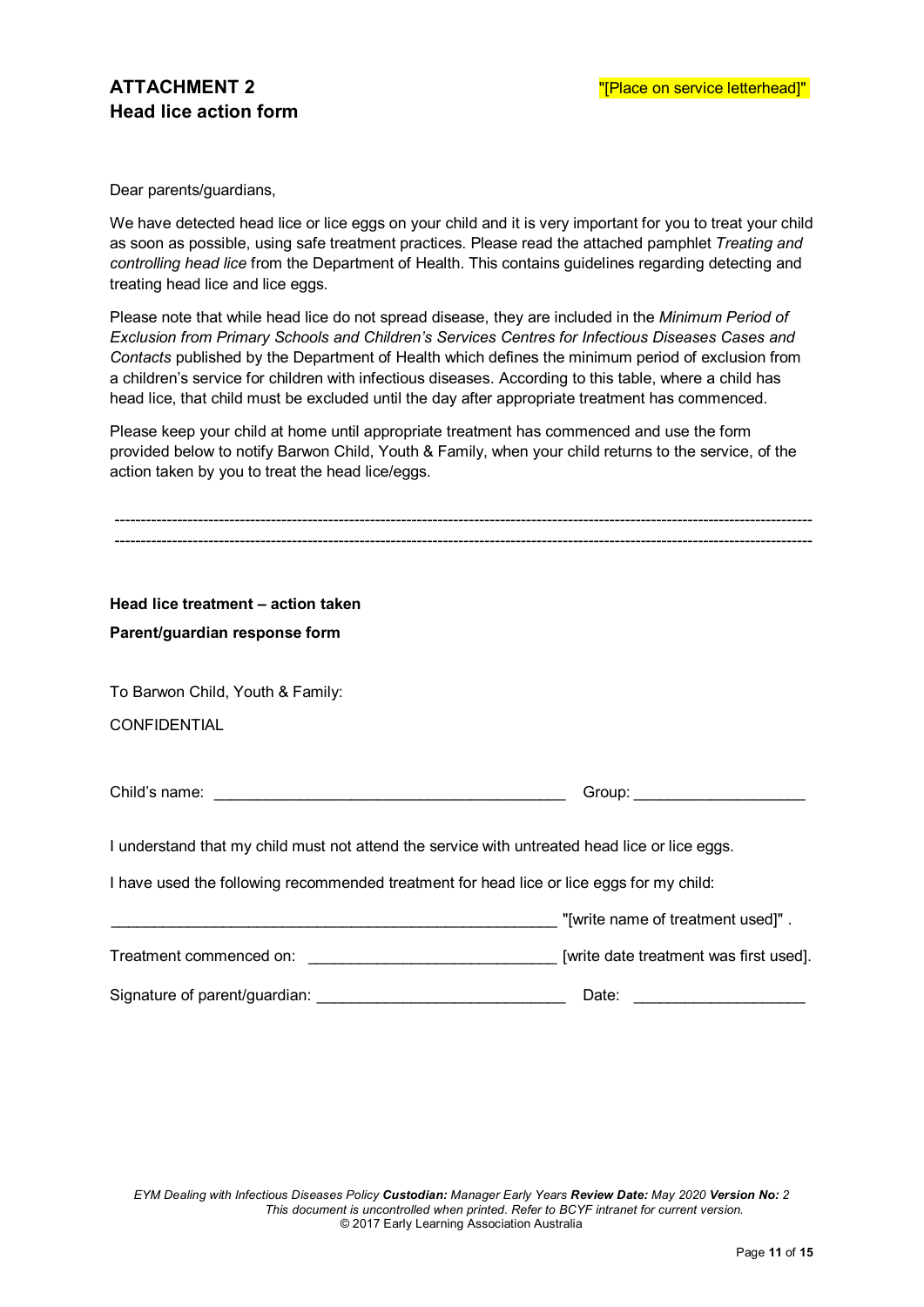Dear parents/guardians,

It has come to our attention that head lice or lice eggs have been detected in your child's group at Barwon Child, Youth & Family and we seek your co-operation in checking your child's hair regularly throughout this week, **[Date]**.

Head lice are common in children and are transmitted by having head-to-head contact with someone who has head lice, but they do not transmit infectious diseases.

### **What can you do?**

We seek your co-operation in checking your child's hair and, in instances where head lice or lice eggs are found, treating your child's hair.

While head lice do not spread disease, they are included in the Department of Health's exclusion table which defines the minimum period of exclusion from a children's service for children with infectious diseases. According to this table, where a child has head lice, that child must be excluded until the day after appropriate treatment has commenced.

We request that you observe these exclusion periods if head lice or lice eggs are detected on your child.

### **How do I treat my child for head lice?**

Please read the attached pamphlet *Treating and controlling head lice* from the Department of Health. This contains guidelines regarding detecting and treating head lice and lice eggs. Additional information is also available by contacting the service.

### **Who do I contact if my child has head lice?**

If head lice or lice eggs are found in your child's hair, you must inform:

- the service, and use the attached form to advise when treatment has commenced
- parents/guardians and carers of your child's friends so that they can also check these children for head lice or lice eggs and commence treatment if necessary.

### **When can my child return to the service?**

Department of Health regulations require that where a child has head lice, that child must be excluded until the day after appropriate treatment has commenced.

Barwon Child, Youth & Family is aware that head lice can be a sensitive issue and is committed to maintaining your confidentiality.

Kind regards,

"[Signature of Nominated Supervisor]"

"[Name of Nominated Supervisor]"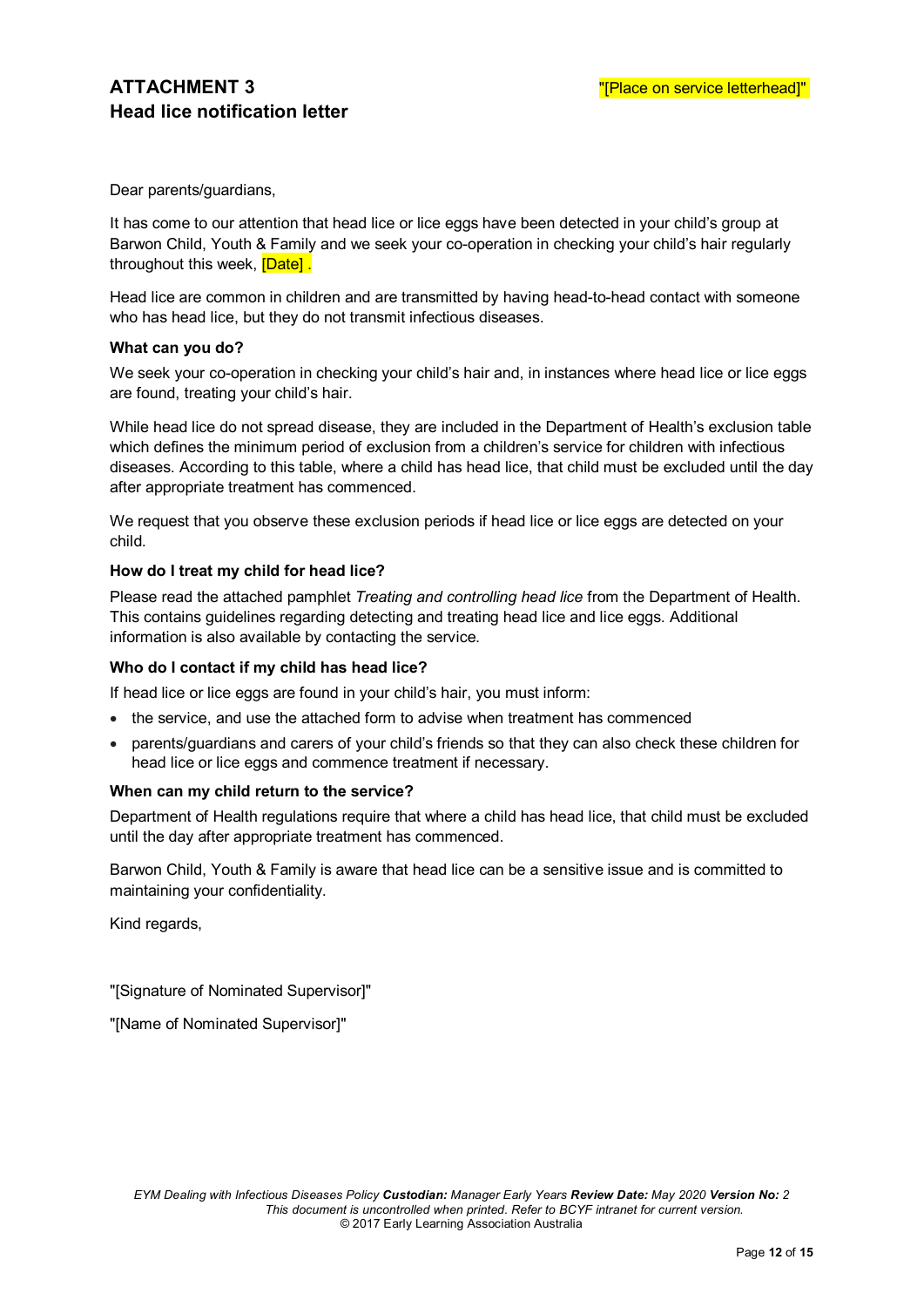# **ATTACHMENT 4 Procedures for infection control relating to blood-borne viruses**

This procedure is based on information available from the Department of Education and Training (DET), the Victorian Government's Better Health Channel and the National Health and Medical Research Council.

### **Important note on blood spills**

A person responding to an incident involving blood at the service must first cover any cuts, sores or abrasions on their own hands and arms with waterproof dressings.

## **Equipment and procedures for responding to incidents that present blood-borne virus hazards**

### **PROVIDING FIRST AID FOR CHILDREN WHO ARE BLEEDING**

### **Equipment (label clearly and keep in an easily accessible location)**

- Disposable plastic bags/zip lock bags/bio hazard container (if available)
- Disposable gloves
- Waterproof dressings
- Disposable towels
- Detergent
- Access to warm water

### **Procedure**

- 1. Put on disposable gloves.
- 2. When cleaning or treating a child's face that has blood on it, ensure you are not at eye level with the child as blood can enter your eyes/mouth if the child cries or coughs. If a child's blood enters your eyes, rinse them while open, gently but thoroughly for at least 30 seconds. If a child's blood enters your mouth, spit it out and then rinse the mouth several times with water.
- 3. Raise the injured part of the child's body above the level of the heart (if this is possible) unless you suspect a broken bone.
- 4. Clean the affected area and cover the wound with waterproof dressing.
- 5. Remove and place gloves in an appropriate disposable plastic bag/zip lock bag/bio hazard container, seal and place it in a rubbish bin inaccessible to children.
- 6. Wash hands in warm, soapy water and dry (follow the *Handwashing guidelines* in the *Hygiene Policy*).
- 7. Remove contaminated clothing and store in leak-proof disposable plastic bags. Give these bags to the parent/guardian for washing when the child is collected from the service.

## **CLEANING AND REMOVAL OF BLOOD SPILLS**

### **Equipment (label clearly and keep in an easily accessible location)**

- Disposable gloves
- Disposable plastic bags/zip lock bags/bio hazard container (if available)
- Detergent/bleach
- Disposable towels
- Access to warm water

### **Procedure**

1. Put on disposable gloves.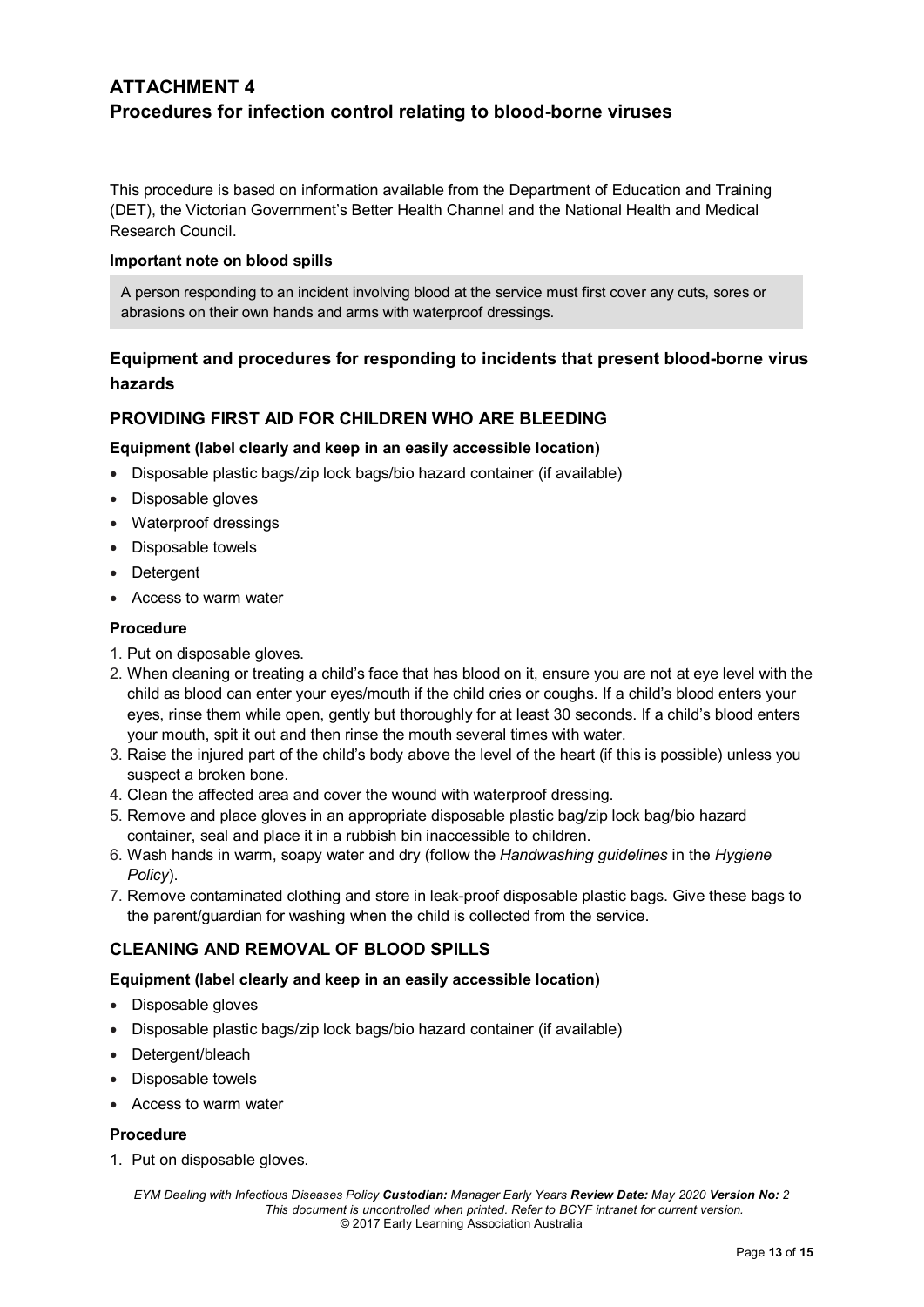- 2. Cover the spill with paper towels.
- 3. Carefully remove the paper towel and contents.
- 4. Place the paper towels in an appropriate disposable plastic bag/zip lock bag/bio hazard container.
- 5. Clean the area with warm water and detergent/bleach, then rinse and dry.
- 6. Remove and place gloves in an appropriate disposable plastic bag/zip lock bag/bio hazard container, seal and place it in a rubbish bin inaccessible to children.
- 7. Wash hands in warm, soapy water and dry (follow the *Handwashing guidelines* in the *Hygiene Policy*).

## **SAFE DISPOSAL OF DISCARDED NEEDLES AND SYRINGES**

### **Equipment (label clearly and keep in an easily accessible location)**

- Disposable gloves
- Long-handled tongs
- Disposable plastic bags
- 'Sharps' syringe disposal container, or rigid-walled, screw-top, puncture-resistant container available for free from local council, who may also provide free training to staff on the collection of sharps
- Detergent/bleach

### **Procedure**

- 1. Put on disposable gloves.
- 2. Do **not** try to re-cap the needle or to break the needle from the syringe.
- 3. Place the 'sharps' syringe disposal container on the ground next to the needle/syringe and open the lid.
- 4. Using tongs, pick the syringe up from the middle, keeping the sharp end away from you at all times.
- 5. Place the syringe, needle point down, in the 'sharps' syringe disposal container and close the lid securely on the container.
- 6. Repeat steps 3 to 5 to pick up all syringes and/or unattached needles.
- 7. Remove and place gloves in a disposable plastic bag, seal and place it in a rubbish bin inaccessible to children.
- 8. Clean the area with warm water and detergent/bleach, then rinse and dry.
- 9. Wash hands in warm, soapy water and dry (follow the *Handwashing guidelines* in the *Hygiene Policy*).

Under no circumstances should children, work-experience students or volunteers be asked or encouraged to pick up needles/syringes.

If the needle/syringe is not accessible and cannot be collected, mark and supervise the area so that others are not at risk, and contact the Syringe Disposal Helpline on 1800 552 355.

Advice on the handling and disposal of needles/syringes can be accessed from:

- the Syringe Disposal Helpline on 1800 552 355 (24 hours a day, 7 days a week) for the location of the nearest needle exchange outlet or public disposal bin
- the environmental officer (health surveyor) at your local municipal/council offices
- local general practitioners
- local hospitals.

Note: 'Sharps' syringe disposal containers and/or needles/syringes must not be put in normal waste disposal bins.